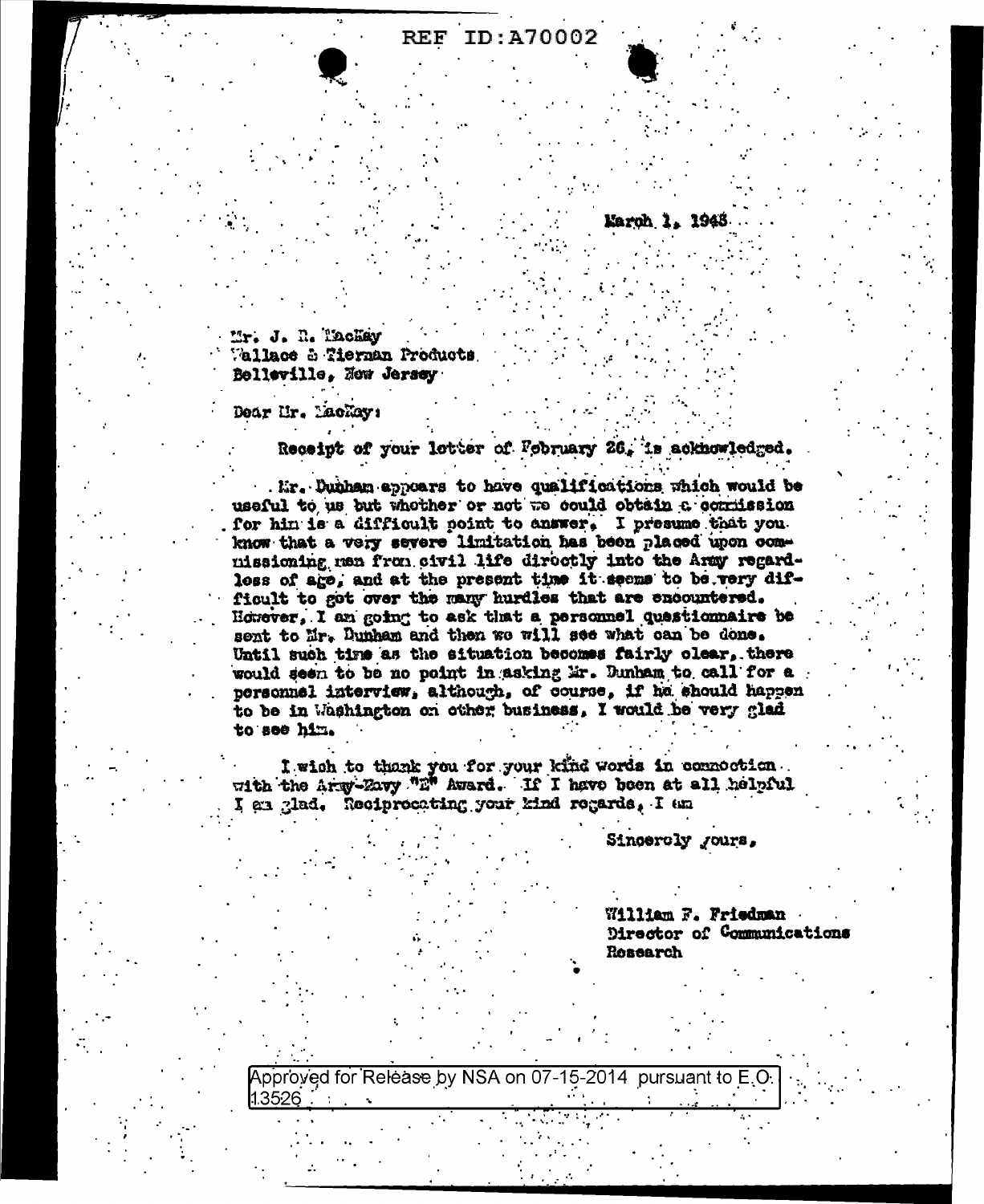## **REF ID: A70002**

SPSIS 311.5-General

 $\sim 100$ 

SPSIS-7

February 24, 1943

Mr. J. R. MacKay Assistant Chief Engineer Wallace & Tiernan Products, Inc. Belleville, New Jersey

Dear Mr. MacKay:

I wish to thank you for your letter of February 17, with rogard to Mr. Koehler. I am afraid it is too late to do anything about getting him reassigned. Under existing regulations it is not possible for us to establish contact with any military personnel for the purpose of effecting a transfer, but it is always possible for a man to initiate such a request if he wishes to do so. In his case, however, there is the additional difficulty that he has been inducted into the Corps of Engineers, so all in all I am afraid that it is. too late to do anything in his case.

The important thing to renomber in the future, however, is that if any of your men, who are qualified in the lines in which we are interested, receive a notice that he is to be inducted and if you can notify us immediately thereafter, then something can be done toward getting him assigned to us. We have to work through the man's Draft Board. In case there are any more who are about to fall in the military category I would appreciate it if you would let me know.

I hope that the ceremonies connectod with the conferring of the Army-Havy E went off in good style and I am sorry that I could not be present. I wish to thank you again for extending an invitation to me.

Very truly yours,

William F. Friedman Director of Communications Research